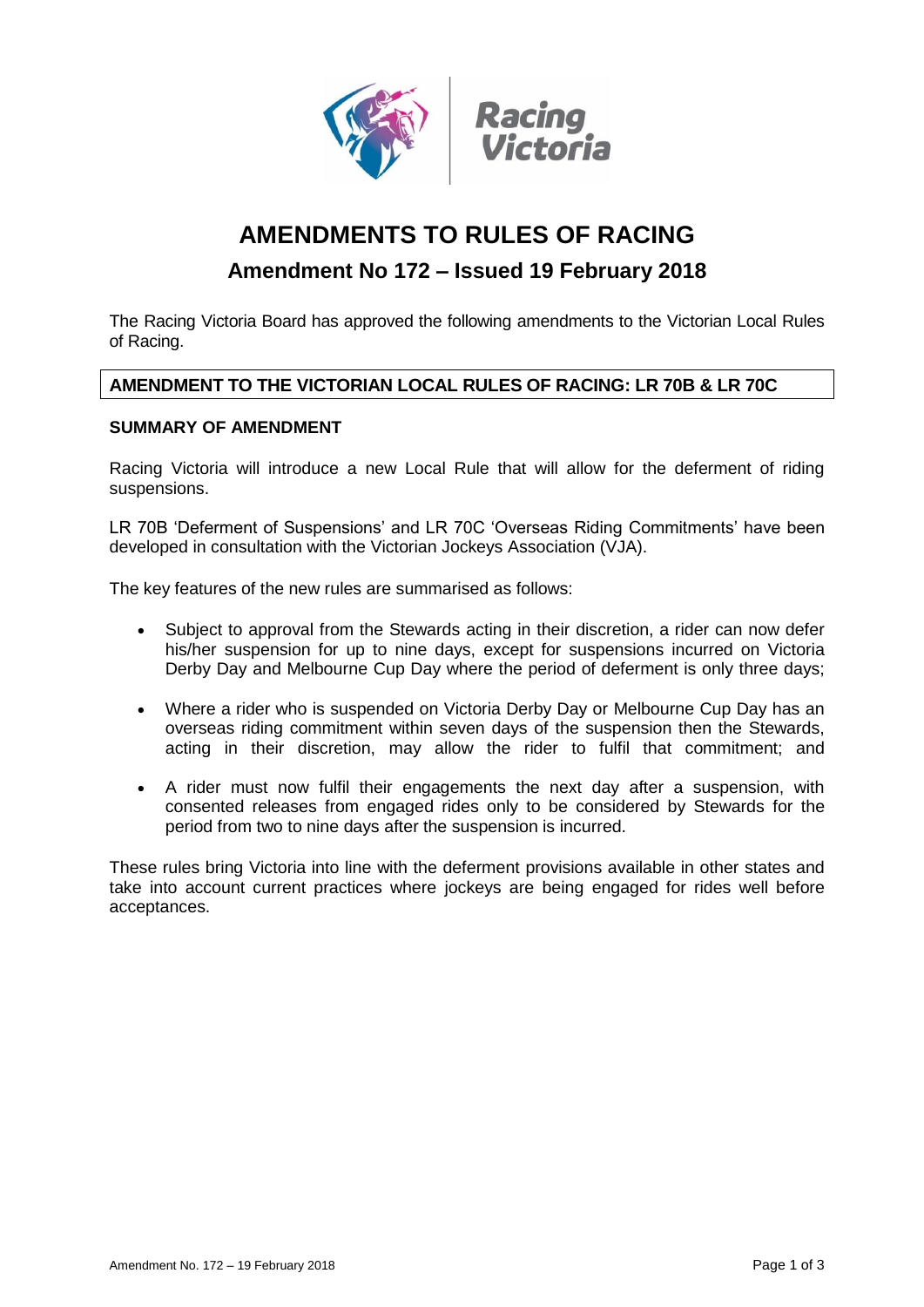# *LR 70B BE DELETED AND REPLACED AS FOLLOWS: LR 70C BE ADDED AS FOLLOWS:*

### **LR 70B Deferment of suspensions**

#### Where:

a rider receives a period of suspension imposed by the Stewards under these Rules; and

(b) at the time that the Stewards determined to suspend the rider, final acceptances have been taken and the rider holds engagement or engagements and is declared to ride and the rider has notified the Stewards of such declared rides, then unless the Stewards in their discretion otherwise require the suspension to take immediate effect, the suspension shall

commence from midnight on the earlier of the date that: the rider has obtained release(s) from the owner(s) or trainer(s) involved in all the rides and notified the Stewards; and

the last of the declared riding engagements has been completed by the rider.

## **LR 70B Deferment of suspensions**

# (1)  $\frac{\text{Where:}}{\text{(a) a}}$

a rider receives a period of suspension imposed by the Stewards under these Rules for an incident that occurred on any day other than Derby Day or Melbourne Cup Day; and

(b) at the time that the Stewards determined to suspend the rider, the rider holds an engagement or engagements to ride. then that period of suspension can be deferred by the Stewards, in their discretion, until the rider has fulfilled all of their riding engagements, but the period of deferment must not be more than nine days following the issue of the suspension. If the

## rider

(c) has riding engagements the day following the issue of the suspension, they must fulfil those engagements; and

(d) is able to obtain release(s) from the owner(s) or trainer(s) involved from other riding engagements (two days to nine days following the issuing of the suspension), and the rider notifies the Stewards of this, then the period of suspension may (in the Stewards' discretion) begin as soon as all riding engagements have been released.

### (2) Where:

- (a) a rider receives a period of suspension imposed by the Stewards under these Rules for an incident that occurred on Derby Day or Melbourne Cup Day; and
- (b) at the time that the Stewards determined to suspend the rider, final acceptances have been taken and the rider holds an engagement or engagements and is declared to ride, and the rider has notified the Stewards of such engagement(s),

then that period of suspension can be deferred by the Stewards, in their discretion, until the rider has fulfilled all of their declared rides, but the period of deferment must not be more than three days following the issue of the suspension. If the rider:

(c) has riding engagements the day following the issue of the suspension, they must fulfil those engagements; and

(d) is able to obtain release(s) from the owner(s) or trainer(s) involved from other riding engagements (two days to three days following the issuing of the suspension), and the rider notifies the Stewards of this, then the period of suspension may (in the Stewards' discretion) begin as soon as all riding engagements have been released.

## **LR 70C Overseas Riding Commitments**

### Where:

(a) a rider receives a period of suspension imposed by the Stewards under these Rules for an incident that occurred on Derby Day or Melbourne Cup Day; and

(b) that rider has an existing riding commitment(s) outside of Australia at the time the suspension is imposed,

the Stewards may in their discretion allow that rider to fulfil that existing overseas riding commitment(s) outside of Australia during the term of the suspension imposed (but only during the first seven days of the period of suspension), and the Stewards may take the use of this Rule into account when determining the period of suspension to be issued.